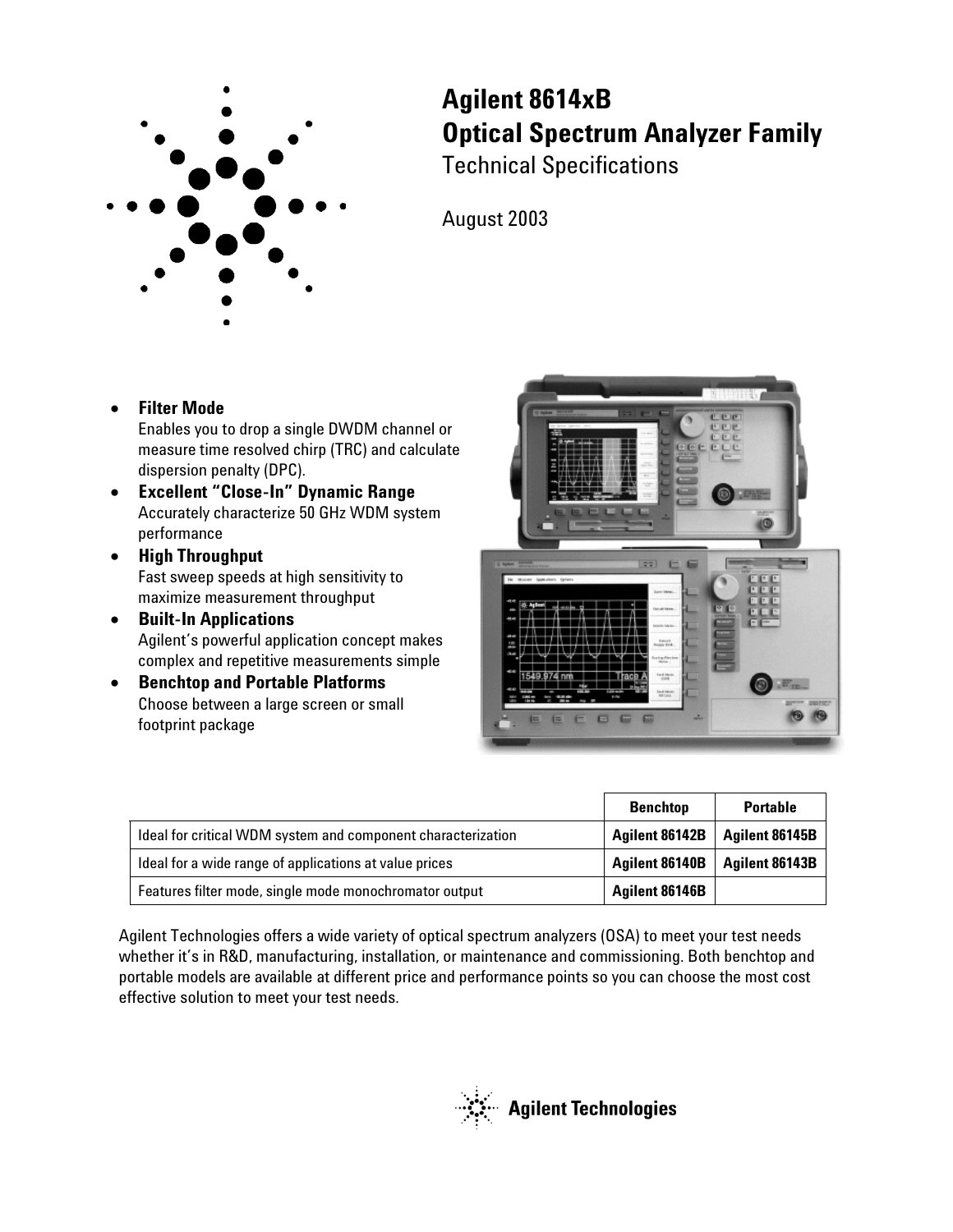## **Specifications**

### **Characteristics and Specifications**

The distinction between specifications and characteristics is described as follows:

- Specifications describe warranted performance.
- Characteristics provide useful, but non-warranted information about the functions and performance of the instrument.

The **specifications** apply to all functions autocoupled over the temperature range 0 to 55° C and relative humidity <95% (unless otherwise noted).

All specifications apply after the instrument's temperature has been stabilized after 1 hour continuous operation and the auto-align routine has been run. Unless otherwise noted, specifications apply without USER CAL.

The 86146B specifications are for the 50 µm internal path only.

| Wavelength                                     | Agilent 8614xB                     | <b>Notes</b>               |
|------------------------------------------------|------------------------------------|----------------------------|
| Range                                          | 600 nm to 1700 nm                  |                            |
| <b>Span Range</b>                              | 0.2 nm to full range and zero span |                            |
| <b>Accuracy</b>                                |                                    |                            |
| After calibration with internal calibration    |                                    |                            |
| source and with enhanced wavelength            |                                    |                            |
| calibration on for specified range. *          |                                    |                            |
| 1480-1570 nm                                   | $\pm 0.01$ nm                      |                            |
| 1570-1620 nm                                   | $\pm 0.025$ nm                     |                            |
| After calibration with external reference      |                                    |                            |
| source(s)                                      |                                    |                            |
| $\pm 10$ nm of calibration reference point(s)* | $\pm 0.01$ nm                      |                            |
| After user calibration over full               | $±0.2$ nm                          | $T(20-30^{\circ}C)$        |
| wavelength range (600-1700 nm) $*$             |                                    |                            |
| <b>Absolute Accuracy</b>                       | $\pm 0.5$ nm                       | Factory cal. 2 yr. cycle   |
| <b>Tuning Repeatability *</b>                  | $\pm 0.002$ nm                     |                            |
| <b>Reproducibility</b> $(\leq)$ min) *         | $\pm 0.002$ nm                     |                            |
| <b>Span Linearity</b> *                        |                                    | Char., $T(20-30^{\circ}C)$ |
| 1525-1570 nm                                   | $\pm 0.01$ nm,                     |                            |
| for spans $<$ 40 nm                            | $\pm 0.02$ nm                      |                            |

| <b>Resolution Bandwidth (RBW)</b>      | Agilent 86140B, 86142B,<br>Agilent 86146B<br>86143B, 86145B |                          | <b>Notes</b>              |
|----------------------------------------|-------------------------------------------------------------|--------------------------|---------------------------|
| <b>FWHM</b> (3 dB Bandwidth) *         | 0.06, 0.1, 0.2, 0.5, 1, 2, 5,                               | 0.06, 0.07, 0.1, 0.14,   | Resolution of 10 nm is    |
|                                        | $10 \text{ nm}$                                             | 0.2, 0.33, 0.5, 1, 2, 5, | available for first order |
|                                        |                                                             | $10 \text{ nm}$          | grating response only.    |
| <b>Noise Marker Bandwidth Accuracy</b> |                                                             |                          |                           |
| using noise markers 1525-1610 nm       |                                                             |                          |                           |
| $\geq$ 0.5 nm                          | ±2%                                                         |                          |                           |
| $0.2 \text{ nm}$                       | ±3%                                                         |                          |                           |
| $0.1 \text{ nm}$                       | ±7%                                                         |                          |                           |
| $0.06$ nm                              | ±12%                                                        |                          |                           |

Char. indicates the number is a characteristic.

T(#) indicates temperature dependence.

\* With applied input fiber 9/125 µm.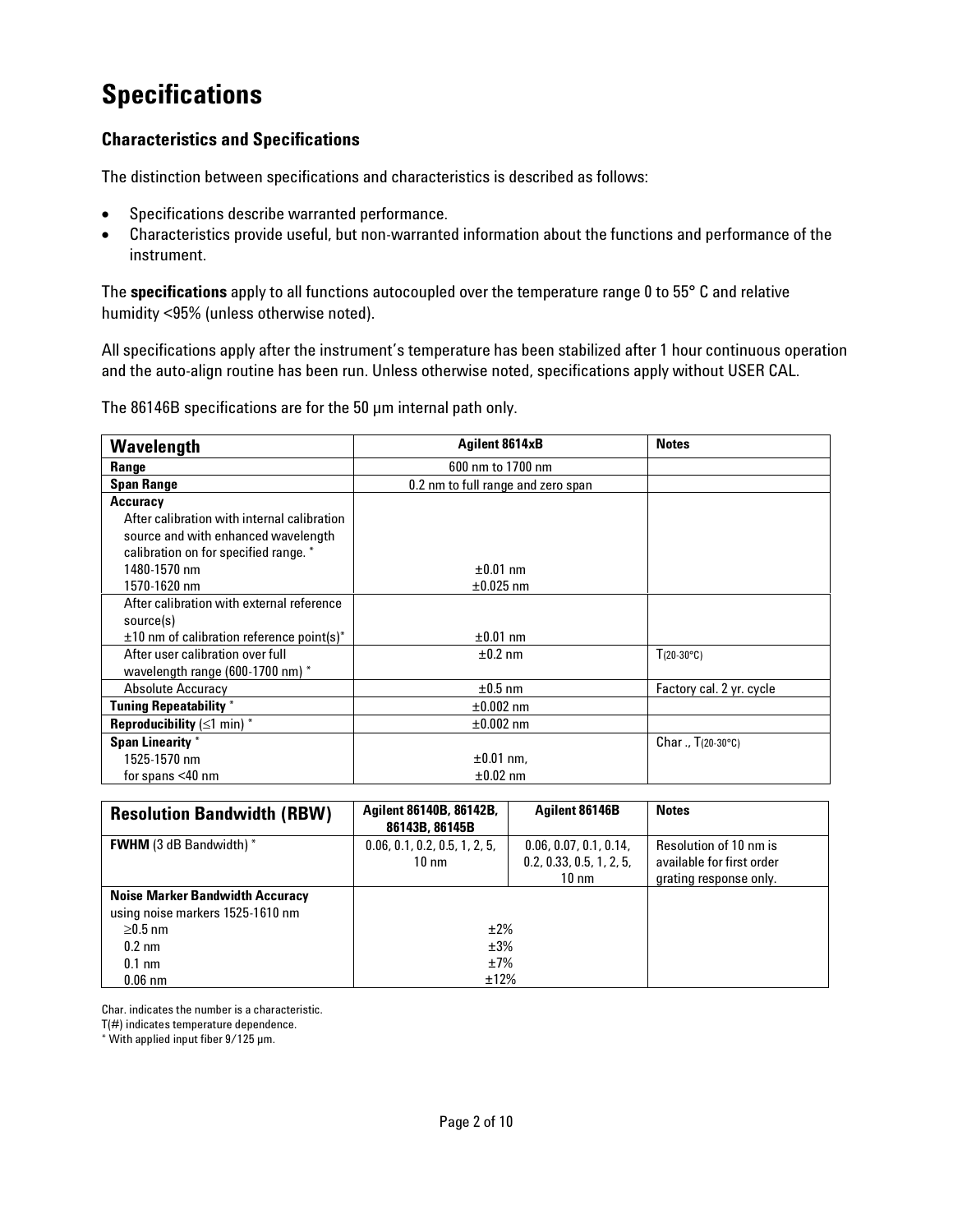| <b>Amplitude</b>                 |                 | <b>Agilent 8614xB</b>              | <b>Notes</b>                                             |
|----------------------------------|-----------------|------------------------------------|----------------------------------------------------------|
| <b>Sensitivity</b>               |                 |                                    | Sensitivity is defined as                                |
|                                  |                 |                                    | signal value $> 6 \times$ RMS                            |
|                                  |                 |                                    | noise value.                                             |
| 600-750 nm                       |                 | $-60$ d $Bm$                       | $T^{(0-30°C)}$ . 2 <sup>nd</sup> Order                   |
| 750-900 nm                       |                 | $-75$ dBm                          | $T^{(0-30°C)}$                                           |
| 900-1250 nm                      |                 | $-75$ dBm                          |                                                          |
| 1250-1610 nm                     |                 | $-90$ dBm                          | $T^{(20-30°C)}$                                          |
| 1610-1700 nm                     |                 | $-80$ dBm                          |                                                          |
| <b>Maximum Measurement Power</b> |                 |                                    | <b>Resolution bandwith</b><br>setting < channel spacing. |
| 1525-1700 nm                     |                 | +15 dBm per channel, +30 dBm total | Char.                                                    |
| 600-1000 nm                      |                 | +15 dBm per channel, +30 dBm total |                                                          |
| 1000-1525 nm                     |                 | +12 dBm per channel, +30 dBm total |                                                          |
| <b>Maximum Safe Power</b>        |                 |                                    |                                                          |
| Total safe power                 |                 | $+30$ dBm                          |                                                          |
| Total power within any 10 nm     |                 | $+23$ dBm                          |                                                          |
| portion of the spectrum          |                 |                                    |                                                          |
| <b>Absolute Accuracy</b>         |                 |                                    |                                                          |
| At-20dBm, 1310 nm/1550 nm        |                 | $\pm$ 0.5 dB                       | For resolution $\geq 0.1$ nm                             |
| <b>Scale Fidelity</b>            |                 |                                    | Excluding amplitude errors                               |
|                                  |                 |                                    | at low power levels due to                               |
|                                  |                 |                                    | noise.                                                   |
| Autorange off                    |                 | $\pm$ 0.05 dB                      | $T^{(20-30°C)}$                                          |
| Autorange on                     |                 | $\pm$ 0.07 dB                      |                                                          |
| <b>Display Scale (log scale)</b> |                 | 0.01-20 dB/DIV, -120 to +90 dBm    |                                                          |
| <b>Amplitude Stability</b>       |                 |                                    |                                                          |
| (1310 nm, 1550 nm)               |                 |                                    | For signals within 8 dB of                               |
| 1 minute                         |                 | $±0.01$ dB                         | top of screen                                            |
| 15 minutes                       |                 | $\pm 0.02$ dB                      | Char.                                                    |
|                                  | Agilent 86140B, | Agilent 86142B,                    |                                                          |
| <b>Flatness*</b>                 | 86143B          | 86145B, 86146B                     |                                                          |
| 1290-1330 nm                     | $±0.2$ dB       | $±0.2$ dB                          |                                                          |
| 1525-1570 nm                     | $\pm 0.2$ dB    |                                    |                                                          |
| 1525-1610 nm                     |                 | $±0.2$ dB                          |                                                          |
| 1250-1610 nm                     | $±0.7$ dB       |                                    | Absorption of light by                                   |
|                                  |                 |                                    | atmospheric moisture                                     |
|                                  |                 |                                    | affects flatness                                         |
|                                  |                 |                                    | at 1350-1420 nm                                          |
| <b>Polarization Dependence*</b>  |                 |                                    | For resolution $\geq$ 0.2 nm.<br>$T^{(room)}$            |
| $1310$ nm                        | $\pm 0.25$ dB   | $\pm 0.12$ dB                      |                                                          |
| 1530 nm, 1565 nm                 | $\pm 0.2$ dB    | $\pm 0.05$ dB                      |                                                          |
| 1600 nm                          | $\pm 0.25$ dB   | $\pm 0.08$ dB                      |                                                          |
| 1250-1650 nm                     | $\pm 0.3$ dB    | $\pm 0.25$ dB                      |                                                          |

The 86146B specifications are for the 50  $\mu$ m internal path only.

Char. indicates the number is a characteristic.

T(#) indicates temperature dependence.

 $^*$  With applied input fiber 9/125  $\mu$ m.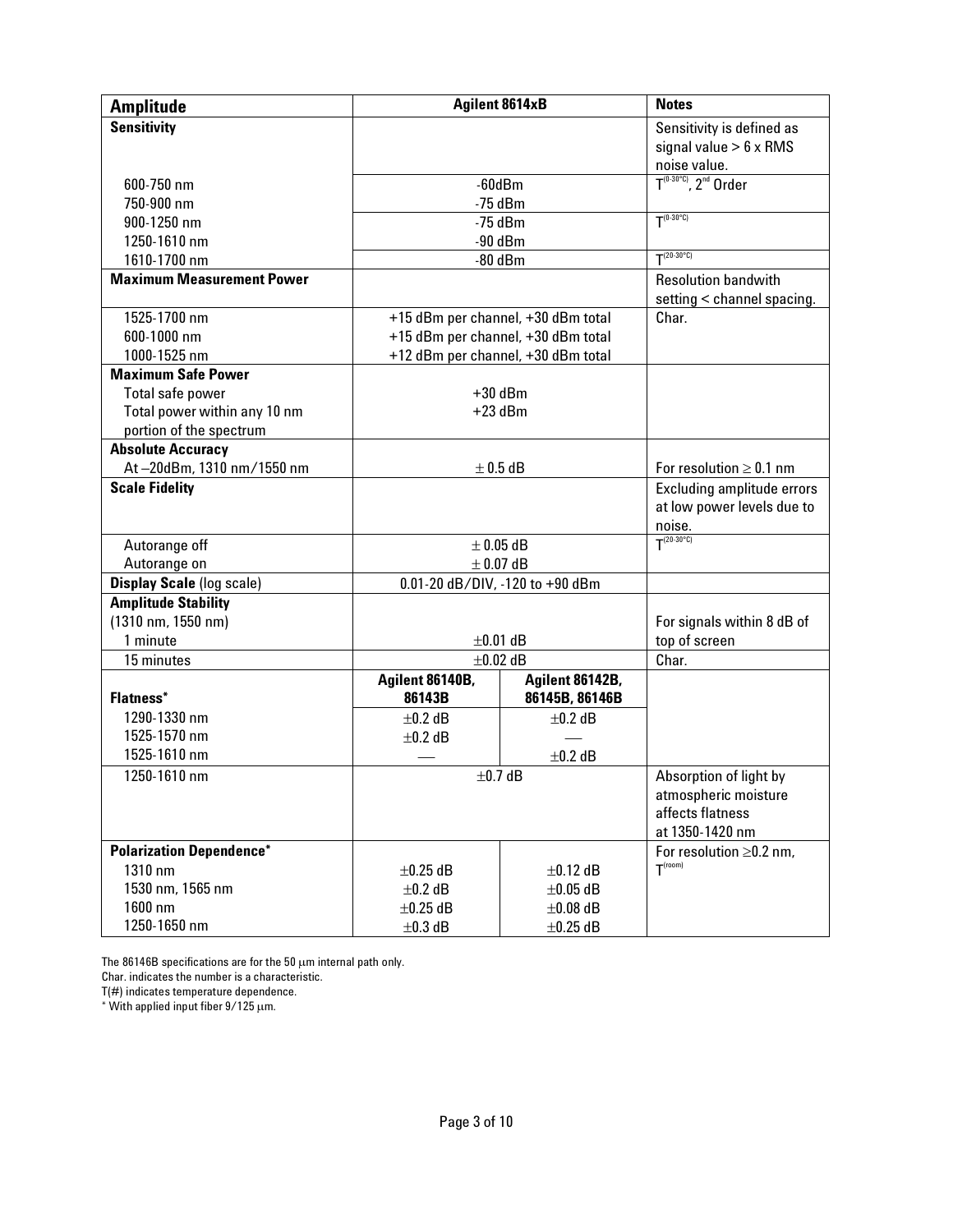| <b>Dynamic Range</b>                                               | Agilent 86140B,<br>86143B | Agilent 86142B,<br>86145B, 86146B | <b>Notes</b>                                          |
|--------------------------------------------------------------------|---------------------------|-----------------------------------|-------------------------------------------------------|
| In 0.1 nm Resolution Bandwidth *                                   |                           |                                   | Excluding multiple order grating<br>response          |
| 1250-1610 nm (chop mode on)<br>$\pm 0.5$ nm, $\pm$ 1nm, $\pm 5$ nm | $-70dB$                   |                                   | Char., Chop mode not available<br>on the 86146B model |
| $1550$ nm                                                          |                           |                                   |                                                       |
| At $\pm 0.8$ nm ( $\pm 100$ GHz at 1550 nm)                        | $-60$ dB                  |                                   | Average of all states of<br>polarization              |
| At $\pm$ 0.5 nm ( $\pm$ 62.5 GHz at 1550 nm)                       | $-58$ dB                  |                                   | Char. (86140B, 86143B)                                |
| At $\pm 0.4$ nm ( $\pm 50$ GHz at 1550 nm)                         | -55 dB                    |                                   |                                                       |
| At $\pm 0.2$ nm ( $\pm 25$ GHz at 1550 nm)                         | $-40$ dB                  | -40 dB                            | Char.                                                 |

| Monochromator Input                | <b>Agilent 8614xB</b> | <b>Notes</b>                   |
|------------------------------------|-----------------------|--------------------------------|
| <b>Input Return Loss</b>           | >35 dB                | Depends on the qualitiy of the |
| Straight connector $(9/125 \mu m)$ |                       | l attached connector.          |

| <b>Sweep</b>                           | <b>Agilent 8614xB</b>           | <b>Notes</b> |  |
|----------------------------------------|---------------------------------|--------------|--|
| <b>Max. Sweep Rate</b>                 | $40 \text{ nm}/56.3 \text{ ms}$ | Char.        |  |
| <b>Max. Sampling Rate in Zero Span</b> | $50 \mu s$ /trace point         |              |  |
| <b>Sweep Cycle Time</b>                |                                 |              |  |
| 50 nm span, auto zero off              | $<$ 180 ms                      | Char.        |  |
| 50 nm span, auto zero on               | $<$ 340 ms                      |              |  |
| 100 nm span                            | $<$ 400 ms                      |              |  |
| 500 nm span                            | $<$ 650 ms                      |              |  |
| <b>ADC Trigger Accuracy</b>            |                                 |              |  |
| Jitter (distributed uniformly)         | $<\pm 0.5$ $\mu$ s              | Char.        |  |
| Trigger delay range                    | $2 \mu s - 6.5$ ms              |              |  |

| <b>Pulse Mode Accuracy</b>                              | Agilent 86140B,<br>86143B              | Agilent 86142B,<br>86145B, 86146B | <b>Notes</b>                   |
|---------------------------------------------------------|----------------------------------------|-----------------------------------|--------------------------------|
| <b>Turn On</b> ( $\geq$ 2 $\mu$ s after rising edge)    | $\leq \pm 0.2$ dB (starting from dark) |                                   | Char.                          |
| <b>Turn Off</b> ( $\geq$ 10 $\mu$ s after falling edge) | $<\pm 0.2$ dB (30 dB<br>$<\pm 0.2$ dB  |                                   | Char. (86140B, 86143B, 86146B) |
|                                                         |                                        | extinction)                       |                                |

| <b>Computer Interfacing</b> | <b>Agilent 8614xB</b>                          | <b>Notes</b>                 |
|-----------------------------|------------------------------------------------|------------------------------|
| <b>Remote Control</b>       | Web enabled controls                           |                              |
| Compatibility               | IEEE-488.1, IEEE-488-2 (100%)                  |                              |
| Interfaces                  | LAN, GPIB, Parallel Printer Port, External VGA |                              |
|                             | Monitor, Keyboard and Mouse (PS/2)             |                              |
| <b>Floppy Disk</b>          | 3,5" 1.44 MB, MS-DOS                           | MS-DOS is a U.S. registered  |
| Data export                 | Spreadsheet and Word Processor Compatible      | trademark of Microsoft       |
|                             | (CSV ASCII)                                    | Corporation                  |
| Graphics export             | CGM, PCL, GIF                                  |                              |
| <b>Instrument Drivers</b>   | Universal Instrument Drivers (PNP),            | Labview is a U.S. registered |
|                             | Compatible with VEE, Labview, Visual Basic     | trademark of National        |
|                             | and $C++$                                      | Instruments.                 |

The 86146B specifications are for the 50  $\mu$ m internal path only.

Char. Indicates the number is a characteristic.

T(#) indicates temperature dependence.

 $^*$  With applied input fiber 9/125  $\mu$ m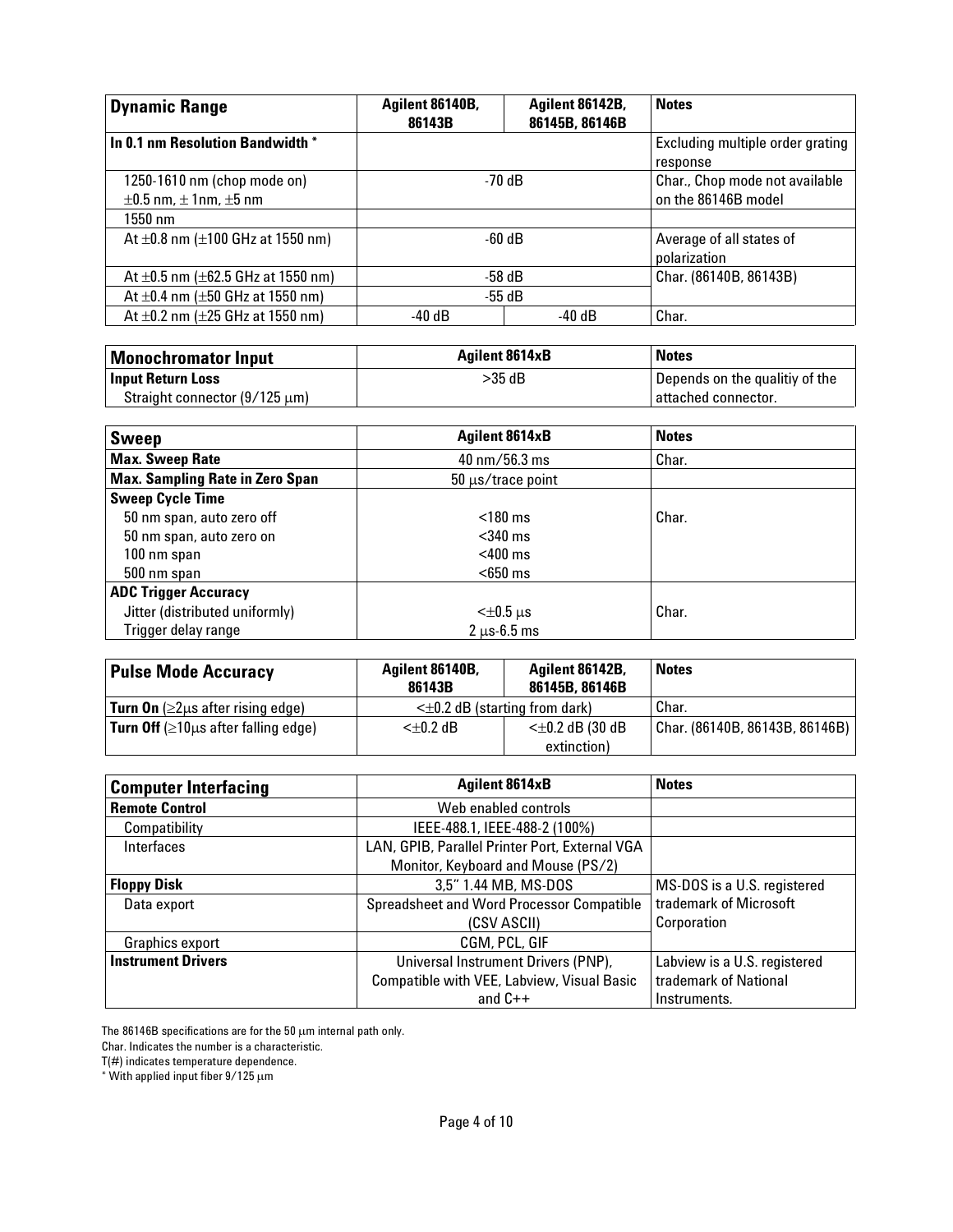| <b>General Specifications</b> | <b>Benchtop OSA Agilent</b><br><b>Portable OSA</b><br>86140B, 86142B, 86146B<br><b>Agilent 86143B, 86145B</b> |                                              |  |
|-------------------------------|---------------------------------------------------------------------------------------------------------------|----------------------------------------------|--|
| <b>Dimensions</b>             | 163 high x 325 wide x 427 mm long<br>222 high x 425 wide x 427 mm long                                        |                                              |  |
| Weight                        | $16.5$ Kg                                                                                                     | 14.5 Kg                                      |  |
| <b>Environmental</b>          |                                                                                                               |                                              |  |
| Temperature                   |                                                                                                               | Operating 0°C to 55°C, Storage -40°C to 70°C |  |
| <b>Humidity</b>               | Operating <95% RH, Storage: Noncondensing                                                                     |                                              |  |
| EMI                           | Conducted and radiated interference is in compliance with CISPR pub 11,                                       |                                              |  |
|                               | IEC 801-3, IEC 801-4 and IEC 555-2                                                                            |                                              |  |
| <b>Power Requirements</b>     |                                                                                                               |                                              |  |
| Voltage and frequency         | 90 Vac to 260 Vac, 44 to 444 Hz                                                                               |                                              |  |
| Maximum power consumption     | 230W                                                                                                          |                                              |  |

## **Additional Specifications: Agilent 86146B**

**Insertion Loss Stability\*\* (For 0.1 nm filter bandwidth and greater)**

1550 nm, 15 minutes | 0.5 dB

#### **Insertion Loss\*\*\*(For 0.1 nm filter bandwidth and greater)**

| 1550 nm | 10 dB max

### **Filter Bandwidth: (From 1530 nm - 1610 nm)**

|                            | $0.5 dB^*$              | $1.0 dB^*$ | $3.0 dB^*$ |  |
|----------------------------|-------------------------|------------|------------|--|
| <b>RBW Nominal Setting</b> | <b>Actual Bandwidth</b> |            |            |  |
| $0.04$ nm                  | 0.016                   | 0.023      | 0.039      |  |
| $0.05$ nm                  | 0.019                   | 0.026      | 0.045      |  |
| $0.07$ nm                  | 0.033                   | 0.044      | 0.063      |  |
| $0.1 \text{ nm}$           | 0.076                   | 0.089      | 0.115      |  |
| $0.2 \text{ nm}$           | 0.134                   | 0.147      | 0.173      |  |
| $0.3 \text{ nm}$           | 0.257                   | 0.270      | 0.297      |  |
| $0.5$ nm                   | 0.421                   | 0.434      | 0.460      |  |
|                            | $\pm 20\%$              |            |            |  |

#### **Filter Bandwidth: Adjacent Channel Rejection\* (at 1550 nm)**

|                  | <b>12.5 GHz</b> | <b>25 GHz</b> | <b>50 GHz</b> | <b>100 GHz</b> |
|------------------|-----------------|---------------|---------------|----------------|
|                  | $\pm 0.1$ nm    | $\pm$ 0.2 nm  | $±0.4$ nm     | $±0.8$ nm      |
| $0.04$ nm        | 40 dB           | 50 dB         | 55 dB         | 55 dB          |
| $0.05$ nm        | 40 dB           | 50 dB         | 55 dB         | 55 dB          |
| $0.07$ nm        | N/A             | 50 dB         | 55 dB         | 55 dB          |
| $0.1 \text{ nm}$ | N/A             | 40 dB         | 50 dB         | 55 dB          |
| $0.2 \text{ nm}$ | N/A             | 40 dB         | 45 dB         | 55 dB          |
| $0.3 \text{ nm}$ | N/A             | N/A           | 45 dB         | 55 dB          |
| $0.5$ nm         | N/A             | N/A           | 45 dB         | 50 dB          |

### **Filter Bandwidth: Polarization Dependence (for 0.2 nm filter bandwidth and greater)**

| 1550<br>$nm***$ |  |
|-----------------|--|
|                 |  |

\* Characteristic value

\*\* Immediately following enhanced single point auto align, at constant temperature

\*\*\*At room temperature

All data applies across 0-55 degrees C operating range unless otherwise noted.

After warmup period of 2 hrs

Adjacent Channel Rejection limited to 60 dB below total integrated power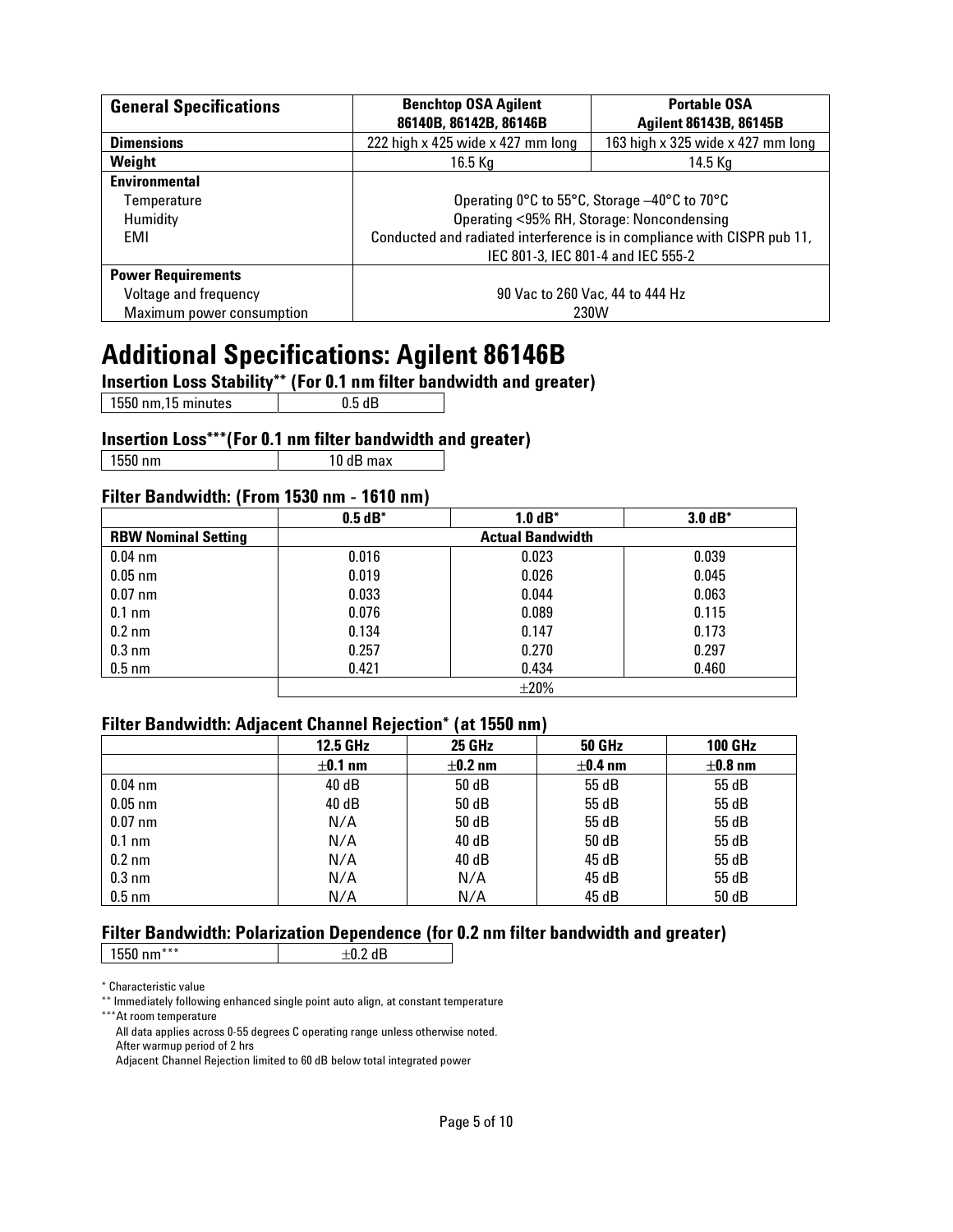# **Options and Accessories**





| <b>Options (available on new</b><br>instruments only) | <b>Benchtop OSA</b><br>Agilent 86140B, 86142B, 86146B | <b>Portable OSA</b><br><b>Agilent 86143B, 86145B</b> |  |
|-------------------------------------------------------|-------------------------------------------------------|------------------------------------------------------|--|
| <b>Current Source *</b>                               | 8614xB-001                                            |                                                      |  |
| <b>White Light Source *</b>                           | 8614xB-002                                            |                                                      |  |
| <b>Built-in 1310 &amp; 1550 nm EELED</b>              | 8614xB-004                                            |                                                      |  |
| <b>Source</b>                                         |                                                       |                                                      |  |
| <b>Wavelength Calibrator</b>                          | 8614xB-006                                            | 8614xB-006                                           |  |
| <b>DWDM Spectral Analysis Application</b>             | Included                                              | Included                                             |  |
| <b>Passive Component Test Application</b>             | Included                                              | Included                                             |  |
| <b>Amplifier Test Application</b>                     | Included                                              | Included                                             |  |
| <b>Source Test Application</b>                        | Included<br>Included                                  |                                                      |  |
| <b>Connector Interface</b>                            | FC/PC: 81000PI                                        |                                                      |  |
|                                                       | <b>SC/PC: 81000KI</b>                                 |                                                      |  |
|                                                       | DIN: 81000SI                                          |                                                      |  |
|                                                       | ST: 81000VI                                           |                                                      |  |
| <b>Certificate of Calibration</b>                     | Included<br>Included                                  |                                                      |  |

### **OSA Fiber Sizes**

| <b>Model</b><br><b>Number</b> | <b>Optical</b><br>Input | 8614xB-002*<br>(White Light)<br>Source) | 8614xB-004*<br>(1310/1550<br>EELED) | 8614xB-006<br>(Calibrator) | <b>Photodiode</b><br>Input | <b>Mono</b><br>Output 1 |
|-------------------------------|-------------------------|-----------------------------------------|-------------------------------------|----------------------------|----------------------------|-------------------------|
| 86143B                        |                         | N/A                                     |                                     |                            |                            |                         |
| 86145B                        |                         |                                         |                                     |                            | N/A                        |                         |
| 86140B                        | $9 \mu m$               |                                         |                                     | $9 \mu m$                  |                            |                         |
| 86142B                        |                         | $62.5 \mu m$                            | $9 \mu m$                           |                            |                            |                         |
| 86146B                        |                         |                                         |                                     |                            | $50 \mu m$                 | $9 \mu m$               |

\* 8614xB-002 and 004 are exclusive.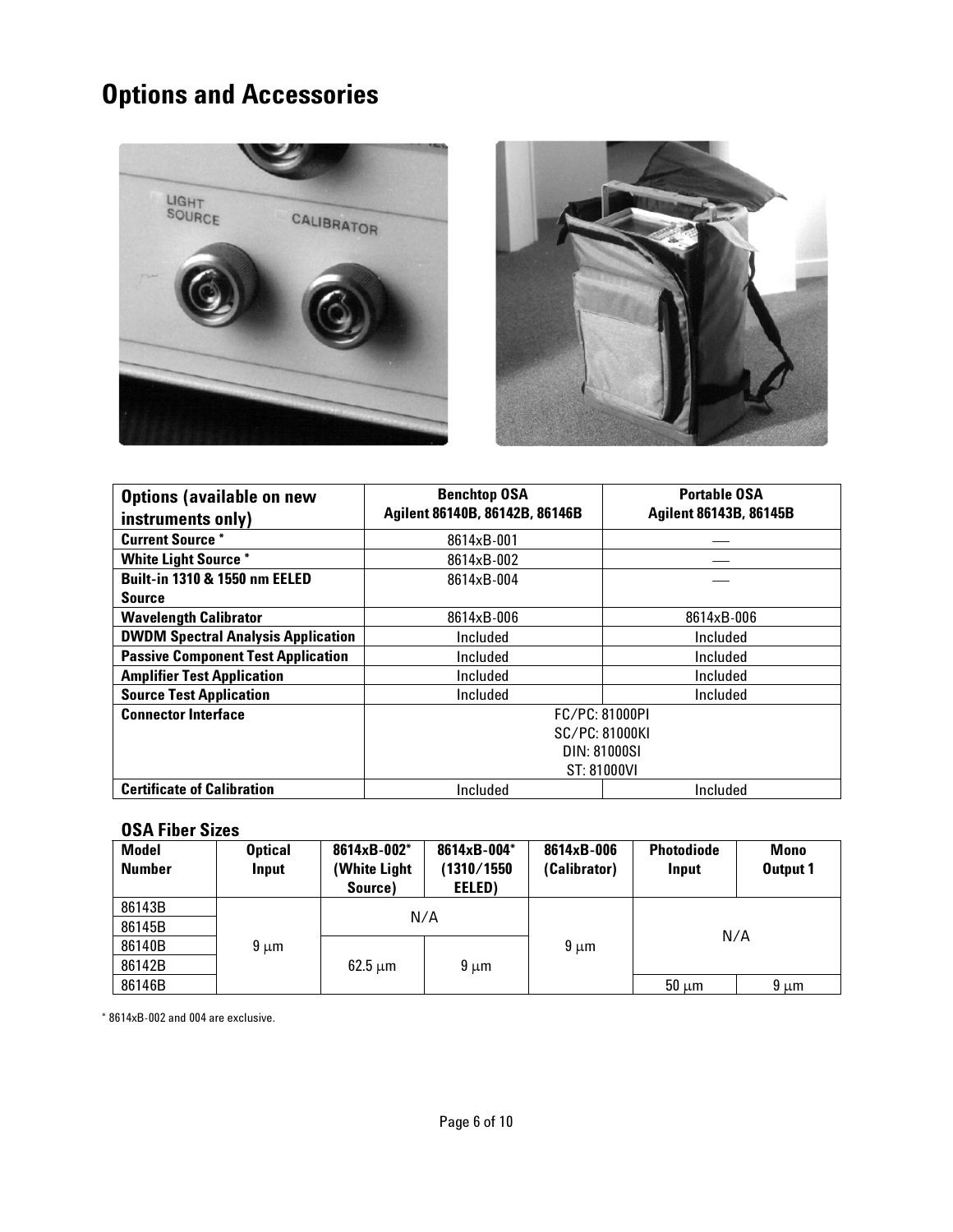### **Options and Accessories: Specifications**

| 8614xB-001 Current Source                 | <b>Benchtop OSA</b><br>Agilent 86140B, 86142B, 86146B |  |
|-------------------------------------------|-------------------------------------------------------|--|
| Range                                     | 0 to $\pm 200$ mA (source or sink)                    |  |
| <b>Resolution (char)</b>                  | $50 \mu A$ steps                                      |  |
| Accuracy                                  | $2\% \pm 50 \mu A$                                    |  |
| <b>Clamp Voltage (nominal)</b>            | $\pm 2.7$ V                                           |  |
| <b>Noise Density at 1 kHz (char)</b>      | $<$ 4 nA/ $\sqrt{Hz}$                                 |  |
| <b>Stability Within 30 Minutes (char)</b> | $<$ 100 ppm $\pm$ 500 nA                              |  |
| Temperature Drift (char)                  | $<$ (100 ppm $\pm$ 500 nA)/°C                         |  |
| <b>Pulse Mode</b>                         |                                                       |  |
| <b>Pulse Range</b>                        | $10 \mu s$ to 6.5 ms                                  |  |
| <b>Pulse Resolution</b>                   | 100ns                                                 |  |
| Duty Cycle Range                          | Pulse width/1 s to 100%                               |  |

| 8614xB-002 White Light Source            |                               |  |
|------------------------------------------|-------------------------------|--|
| Wavelength                               | 900 nm to 1700 nm             |  |
| <b>Minimum Output Power Spectral</b>     |                               |  |
| <b>Density</b>                           |                               |  |
| $(9/125 \mu m$ fiber)                    |                               |  |
| 900 to 1600 nm                           | $-67$ dBm/nm (0.2 nW/nm)      |  |
| 900 to 1600 nm (typical)                 | $-64$ dBm/nm (0.4 nW/nm)      |  |
| 1600 to 1700 nm                          | $-70$ dBm/nm (0.1 nW/nm)      |  |
| <b>Minimum Output Power Spectral</b>     |                               |  |
| <b>Density</b> (char)                    |                               |  |
| $50/125 \mu m$ fiber                     | $-50$ dBm/nm (10 nW/nm)       |  |
| $62.5/125 \mu m$ fiber                   | $-46$ dBm/nm (25 nW/nm)       |  |
| <b>Output Stability (characteristic)</b> | $\pm 0.02$ dB over 10 minutes |  |
| Lamp Lifetime, Mean Time Between         |                               |  |
| <b>Failures</b>                          |                               |  |
| (MTBF) (char)                            | $>5000$ hours                 |  |

| 8614xB-004 EELED Sources                                |                         |
|---------------------------------------------------------|-------------------------|
| <b>Minimum Spectral Power Density</b>                   |                         |
| 1300 to 1320 nm, 1540 to 1560 nm                        | $>40$ dBm/nm (10nW/nm)  |
| 1250 to 1620 nm                                         | $>$ -60 dBm/nm (1nW/nm) |
| <b>Return Loss</b>                                      |                         |
| With straight connector                                 | >25dB                   |
| <b>Stability</b> (ambient temp. $\leq \pm 1^{\circ}C$ ) |                         |
| Over 15 minutes                                         | <+0.02 dB               |
| Over 6 hours                                            | <±0.05 dB               |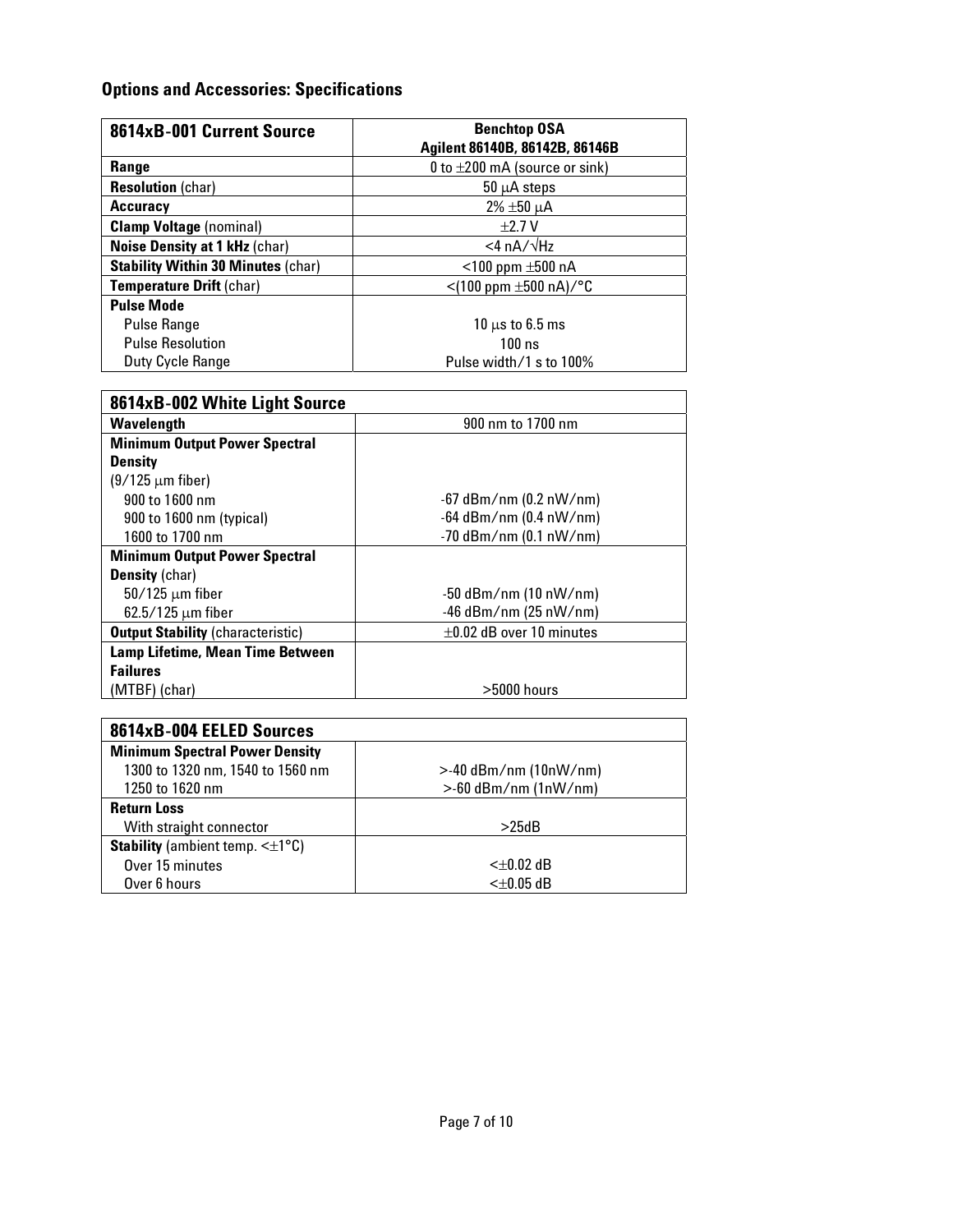## **8614xB-006 Wavelength Calibrator**







Figure 2. Wavelength calibrator absorption spectrum

The wavelength calibrator option provides an onboard wavelength reference that can be used to automatically calibrate the optical spectrum analyzer. The calibrator is based on an EELED and an Acetylene gas absorption cell, Figure 1. The Acetylene absorbs light at very specific wavelengths based on the molecular properties of gas. The cell is illuminated by an EELED and the OSA uses the absorption pits to perform a wavelength calibration, Figure 2. Since the absorption of the Acetylene gas is a physical constant it never needs calibrating.

The wavelength calibrator enhances the OSA to achieve better than ±10 pm wavelength accuracy and removes the

need to use a tunable laser source and multi-wavelength meter as an external reference.

| <b>Additional Parts and</b>            | <b>Benchtop OSA</b>            | <b>Portable OSA</b>           |
|----------------------------------------|--------------------------------|-------------------------------|
| <b>Accessories</b>                     | Agilent 86140B, 86142B, 86146B | <b>Agilent 86143B, 86145B</b> |
| <b>Printer Paper</b> (5 rolls / box)   | 9270-1370                      | 9270-1370                     |
| <b>Additional Connector Interfaces</b> | See Agilent 81000 series       | See Agilent 81000 series      |
| 9 µm Single Mode Connector Saver       | <b>Standard</b>                | <b>Standard</b>               |
| <b>Rack-mount Flange Kit</b>           | 8614xB-AX4                     | N/A                           |
| <b>Transit Case</b>                    | 9211-2657                      | 9211-5604                     |
| <b>Soft Carrying Case</b>              | N/A                            | 8614xB-042                    |
| <b>BenchLink Lightwave Software*</b>   | <b>Standard</b>                | <b>Standard</b>               |

\* Agilent N1031A BenchLink Lightwave allows transfer of measurement results over a GPIB Interface to a PC for the purposes of archiving, printing and further anlysis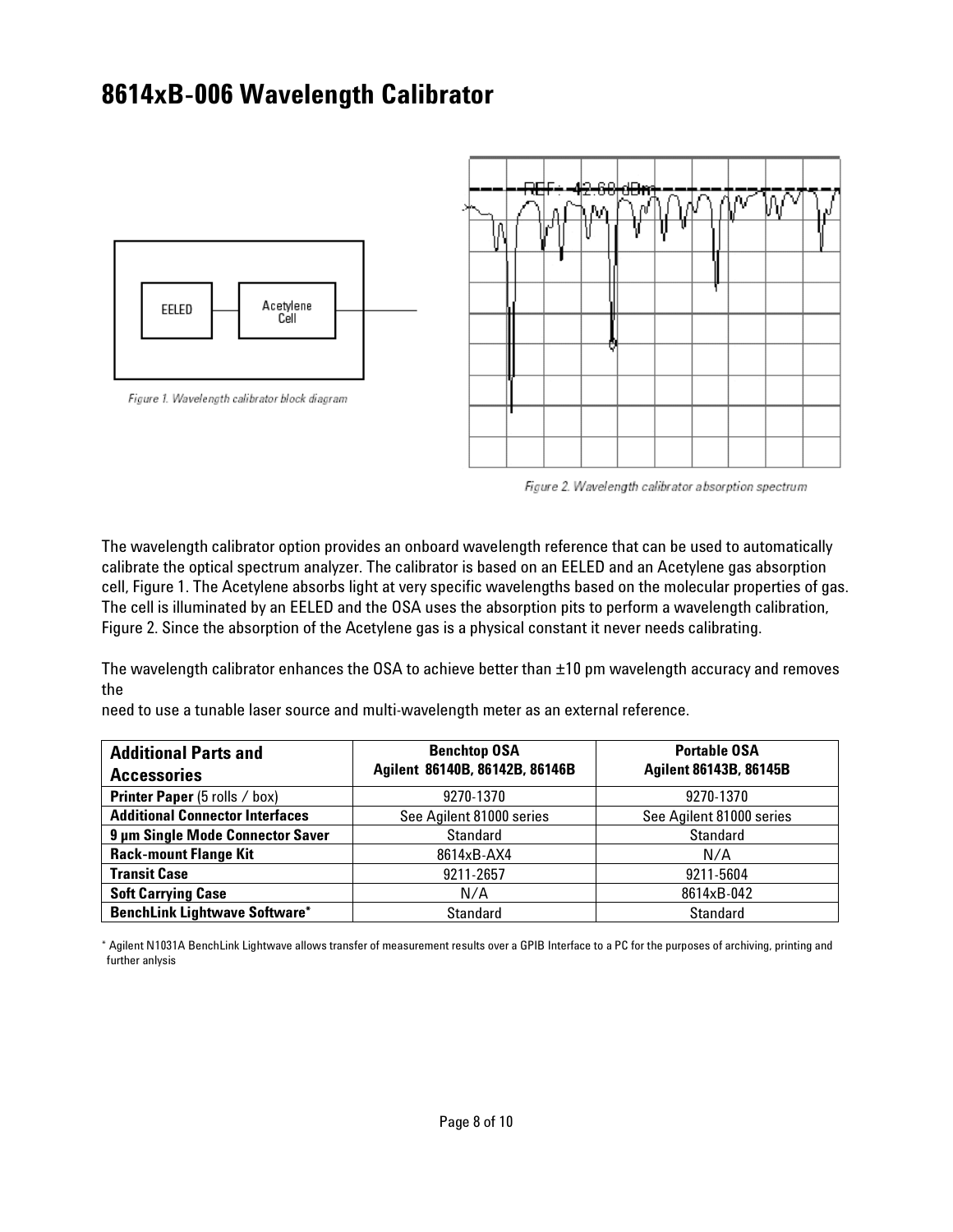# **Definition of Terms**

### **Wavelength**

- Absolute Accuracy (after user cal) refers to the wavelength accuracy after the user has performed the internal wavelength calibration using a source of known wavelength.
- Reproducibility refers to the amount of wavelength drift which can occur over the specified time while the OSA is swept across a source of known wavelength.
- Tuning Repeatability refers to the wavelength accuracy of returning to a wavelength after having tuned to a different wavelength.

### **Resolution**

 FWHM refers to the Full-Width-Half-Maximum resolutions that are available. This indicates the width at half powerlevel of the signal after passing through the resolution slits.

### **Amplitude**

- Scale Fidelity refers to the potential errors in amplitude readout at amplitudes other than at the calibration point. This specification is sometimes called linearity.
- Flatness defines a floating band which describes the error in signal amplitude over the indicated wavelength range.

(This error may be removed at a given wavelength by performing the user amplitude calibration.)

 Polarization Dependence refers to the amplitude change that can be seen by varying the polarization of the light entering the OSA. This is not to be confused with amplitude variations caused by the varying distribution

of energy between the different modes in fiber that are multimode at the wavelength of interest.

### **Sensitivity**

 Sensitivity is defined as the signal level that is equal to six times the RMS value of the noise. Displayed sensitivity values are nominal. Slightly lower values may have to be entered to achieve specified sensitivity.

### **Dynamic Range**

 Dynamic Range is a measure of the ability to see low-level signals that are located very close (in wavelength) to a stronger signal. In electrical spectrum analyzers, this characteristic is generally called shape factor.

### **Sweep Time**

- Maximum Sweep Rate refers to the maximum rate that the instrument is able to acquire data and display it. Thisrate may be limited by multiple internal processes when using default number of trace points.
- Sweep Cycle Time refers to the time required to make a complete sweep and prepare for the next sweep. It can be measured as the time from the start of one sweep to the start of the next sweep.